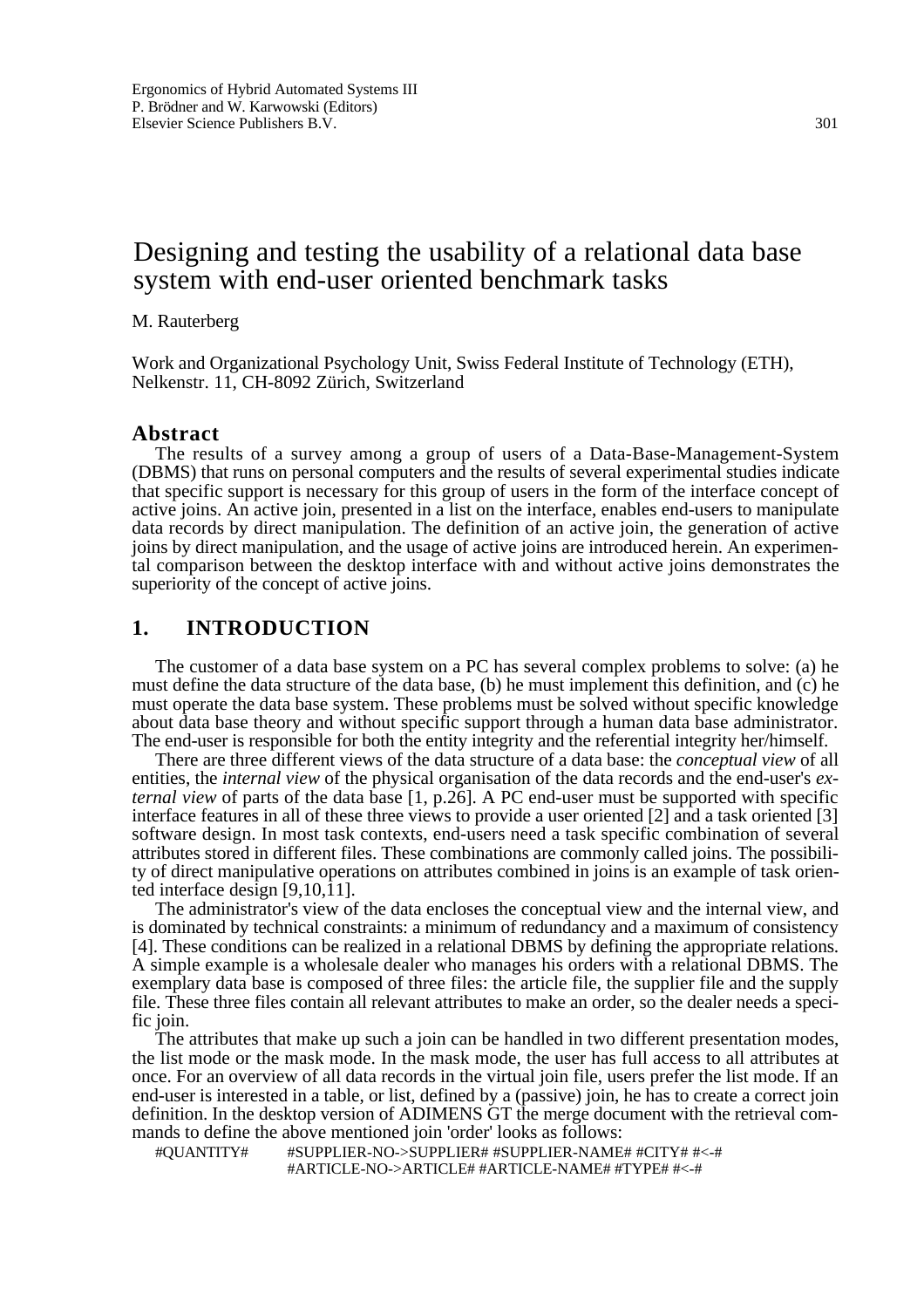The user has to merge this document with the file 'supply' which contains the both linking keys "supplier-no" and "article-no". In the specific task context of 'making an order' the wholesale dealer is not interested in knowing in which files the relevant attributes are stored. He needs all relevant attributes at once in one dialogue context. If the wholesale dealer wants to update one of the attributes, e.g. the attribute 'quantity', he then needs active access to this attribute in the context of all associated attributes.

#### **2 . USABILITY OF ADIMENS GT**

In the desktop interface of ADIMENS GT the data definition language (DDL) and the data manipulation language (DML) are partially realized with a direct manipulative dialogue structure. The data records of a file (basis relation) can be listed in a window (list mode) or in a mask for each record (mask mode). Each row of the list in the list mode represents a single data record and can be handled with direct manipulative operations (e.g. copy, delete, modify, export, print, etc.). The user has two different possibilities to find a single data record or a set of data records: the temporary *selection* operating on only one key attribute, or, the definition of a *filter* with logical conditions operating on any attributes. The selection and the filter are only definable for one data base file at once. To define more complex queries, the end-user has to use the retrieval language AdiTalk, which is similar to dBase.

Since the development of the desktop interface for the relational data base management system ADIMENS 40,000 installations of this product have been sold. A survey was carried out by publishing a questionnaire in the newsletter of the ADIMENS user group. The results of 218 questionnaires completed by end-users show that the average data base structure (of 153 reported data bases) consists of six files (basis relations), with one or two link keys among these files. These empirical facts indicate, that most of the end-users, who reported on own data base structures, are able to solve (a) the definition problem as well as (b) the implementation problem. Nevertheless, 10% of the above mentioned data bases have no link keys among data base files. This indicates that this group of users needs special support. The complexity of the average data base structure suggests the need of joins by the end-users. Because there was no item in the questionnaire about the frequency of the use of joins, it is unclear how many joins were defined and in use.

Different empirical studies were conducted to analyse the usability and efficiency of several aspects of ADIMENS GT [3,5,6]. In an experimental investigation six qualified experts (beta tester, etc.) were asked to define a join using a simple retrieval language (the syntax of the retrieval language is given in the Appendix of [7] and [12]). One important interactive problem was observed: none of the investigated experts was able to define a join between two or more files without help from the investigator. This implies that in the context of a desktop interface, endusers refuse to switch over to command language mode. The generation of both tables, and lists, only with attributes of different basis relations (data base files) is done with a simple retrieval language. These tables, or lists, are only presented as output text in view, or browse, mode. The user has no possibility to operate on table entries in a direct manipulative fashion. The total number of keystrokes to solve ten tasks of all experts was 7311. The mask mode was used by the experts for only 21 keystrokes, indicating that they prefer the *list mode*. Since there was no possibility for a temporary selection of data records in the list mode, the user had to define a global filter.

Also, in ADIMENS GT all direct manipulative operations on data are possible only for data records of a single file, so that the basic idea of a relational DBMS could not be conceptualized adequately to support the end-user's mental model. To solve these interactive problems, a new version has been developed and implemented. The new ADIMENS GT+ can be characterized by the following features: the option of temporary selections in combination with the list mode and the option of definitions of virtual join files. The concept of virtual join files is based on equijoins. In ADIMENS GT users have only the possibility to generate lists in a browse mode. This implies the necessity of *active joins*.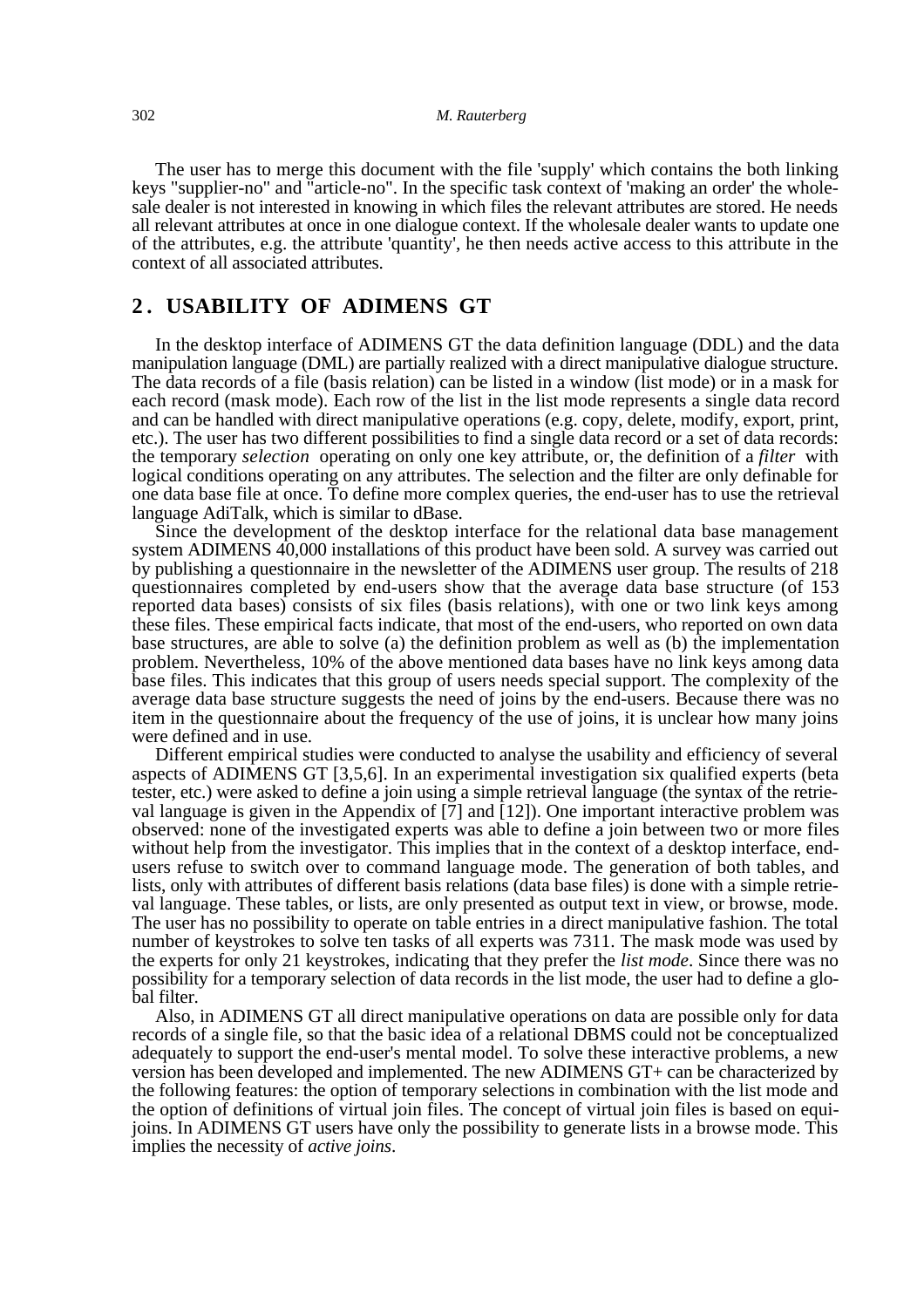## **3 . THE CONCEPT OF AN "ACTIVE" JOIN**

The idea of the concept of "active" joins is based on the psychological theory of task orientation and control [3]. Two prerequisites for the development of task orientation are: "(a) the individual should have control over the materials and processes of the task; and (b) the structural characteristics of the task (should) be such as to induce forces on the individual toward aiding its completion or continuation" [8; p. 53]. Further on the two aspects of control are important: (1) "all those elements in which choice of how to do a job was left to the person doing it" and (2) "the extent to which an individual is free from intervention in the form of inspection and supervisory check-up" [8; p. 54]. The concept of the complete task is discussed in detail elsewhere [2,3,10].

Let us have a look towards our example. The simple task 'making an order' is characterised by the following feature: the dealer needs all information stored in three different files at once in one dialogue context to have task oriented control of his actions. He is really not interested in the informations stored in attributes like 'article-no' and 'supplier-no'. This kind of attributes is primary caused solely by technical reasons (the administrator's view!). An optimal task orientation would be given, if the DBMS could automatically manage attributes like 'article-no', etc. The end-user only needs to specify the different types of relations, which are relevant in the specific task context. Further on, a lot of task oriented research must be done to come to the right semantic of active joins, which can be implemented in DBMSs. A first step in this direction is described below.

#### **3.1. The definition of an "active" join**

In ADIMENS GT, the user could only take a look at the contents of attributes defined by joins using a simple retrieval language. The user had no possibility to change the attribute values in this passive browse mode. For this reason, this type of join is called a *passive join*. In contrast an *active join* is defined as follows: the user has full access to all attribute values displayed on the output screen. This condition can be fulfilled in the context of a desktop interface in two different ways: 1. the attribute values can be directly manipulated in the output tables, or lists, or 2. the attribute values can be manipulated after transfer to a dialogue box. The second way is implemented in ADIMENS GT+.

In the 'list mode' of ADIMENS GT+ version, the user has full access to all virtual data records of a join file. Each virtual data record is represented as a row in a table, or list. The complete list is mapped onto a desktop window. The list is sorted by a selected key attribute, shown in the window header. The following direct manipulative operations can be applied to all virtual data records represented in a window: delete, print, export, multi-level sort, etc. In order to change the attribute values, the user must first of all transfer the row, or virtual data record, to a dialogue box. This operation can be done by activating all rows of interest and then starting the function 'modify'.

Now we will consider the direct manipulative method to define and create a data base with active joins. In ADIMENS GT+ a data base can consist of three different file types and eight different data types. One of these three file types is the join-file type. To create an active join the user has to change to the definition mode of ADIMENS GT+. In the definition mode he copies all required objects (data file, join file, link file, and different types of attributes) from the part window (pw) into the working window and arranges them appropriately. There are two different types of working windows: the working window for the data, join and link files (wwf), and the working window for the different data types (wwd). An empty working window for the files (wwf) is automatically given.

After creating a file object in the wwf, the working window of the data types (wwd) can be activated by double click on the file icon in the wwf. Now, the user can create and arrange the different attributes of the active file by copying from the collection window into the wwd. The length of each data type is defined by a default value, which can be changed by the user immediately after creation. The user can create and arrange all objects with direct manipulation. After defining all necessary attributes of all files the user needs only to activate the pull down menu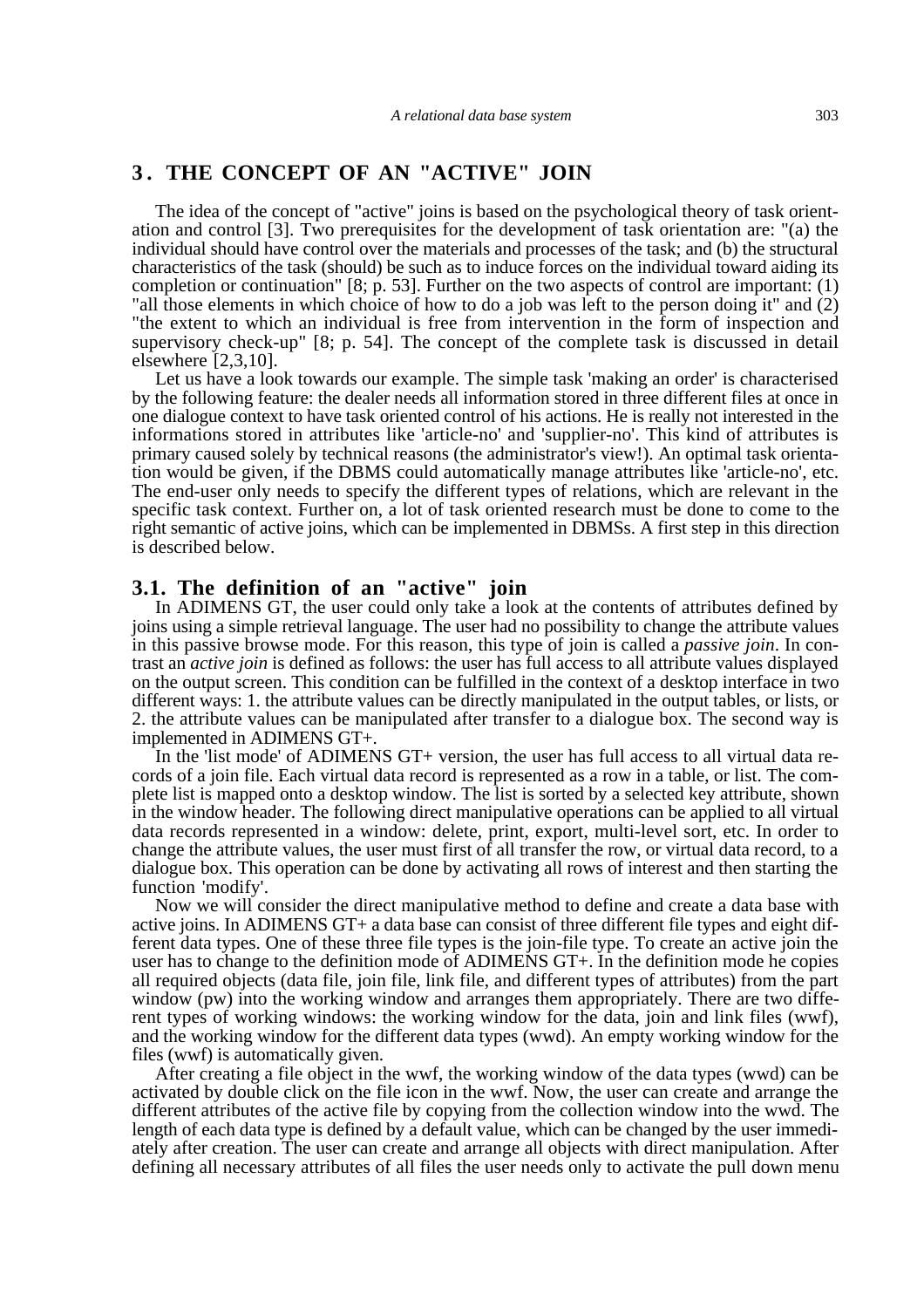item "DB generation", and the DBMS sets up the constructed data base automatically. Once a join file is created including all attributes of only one or of several dependent data files, specific joins can be produced by defining projections. A projection is a selection of those attributes which are of special interest. The definition of a projection can be done interactively by pointing with the mouse to the required attributes. This dialogue mode can be activated by clicking on the menu item 'attribute selection' in the pull down menu 'switch'.

#### **3.2. The operations on "active" joins**

At any time during operating a data base the end-user can define or modify active joins. This is no problem, because each definition of a join is based on attributes of data files. Only the data files (basis relations) define the structure of the data base. This feature of join files is the reason why we call join files 'virtual data files'. Unsolved problems are the semantics of the functions 'enter' and 'delete'. To protect end-users from unnecessary loss of data, a sophisticated protection mechanism was implemented. Each data file can have the following four protection modes: enter, modify, delete, view. Each attribute of a data file can be protected from unallowed reading, writing, and modifying, too. These different protection modes of attributes are necessary, to increase the safety of join operations. For example, it is dangerous to modify the value of the attribute 'article-no' or 'supplier-no' in the task 'making an order'.

The current implemented version of an active join is not powerful enough to allow end-users a semantic correct delete or enter operation. So, in all of these cases the end-user has to operate directly on the data files. Another restriction is the fact, that each active join is an equi-join. If an end-user is interested in other conditions of comparison, he must use the retrieval language Adi-Talk. To test the usability of our concept of active joins a user oriented benchmark test was done.

## **4 . THE USER ORIENTED BENCHMARK TEST OF THE "ACTIVE" JOIN CONCEPT**

In an experimental investigation, the two different desktop interfaces (ADIMENS GT and ADIMENS GT+ ) were compared. Two samples of students in computer sciences ('group-1': n = 16, and 'group-2': n = 15) tested *each* interface version of the DBMS ADIMENS. The first group started with the old version  $(GT)$  and then tested the new one  $(GT+)$ , the second group tested in reversed sequence  $(T+ > GT)$ . The samples of users can be described as follows:

Group-1 (GT->GT+): average age 24  $(\pm 2)$  years; 14 men, 2 women; 6.  $(\pm 2)$  semester computer sciences; 4138 (± 4022; range: 450-15.745) hrs. general experience in Electronic Data Processing (EDP), including 338  $(\pm 515)$ ; range: 10-1.500) hrs. previous experience with DBMsystems [other than ADIMENS], and  $3 (\pm 9; \text{range}; 0-35)$  hrs. with ADIMENS.

Group-2 (GT+->GT): average age 24 ( $\pm$  3) years; 14 men, 1 woman; 5. ( $\pm$  2) semester computer sciences;  $3706 \pm 4562$ ; range:  $705-15.535$ ) hrs. general experience in EDP, including 67 (± 119; range: 0-350) hrs. previous experience with DBM-systems [other than ADIMENS], and  $7$  ( $\pm$  21; range: 0-75) hrs. with ADIMENS.

There are no statistically relevant differences between group-1 and group-2, except the different amount of DBMS experiences (t-test, two tailed,  $df=30$ ,  $p\leq 0.05$ ). All users had to complete the following user benchmark task given in two parallel forms:

*Task description for the interface without 'active joins' (ADIMENS GT):* 

"Create a list using the given retrieval language. This list should contain all values of the attribute 'quantity' of the file 'supply' and of the attribute 'article-name' of the file 'article'. Produce a adequate merge document with the text editor, merge the document with the file 'supply', and print the result."

*Task description for the interface with 'active joins' (ADIMENS GT+):* 

"Create a list using the join file 'order'. This list should contain all values of the attribute 'quantity' and of the attribute 'article-name'. Define a adequate projection, and print the result."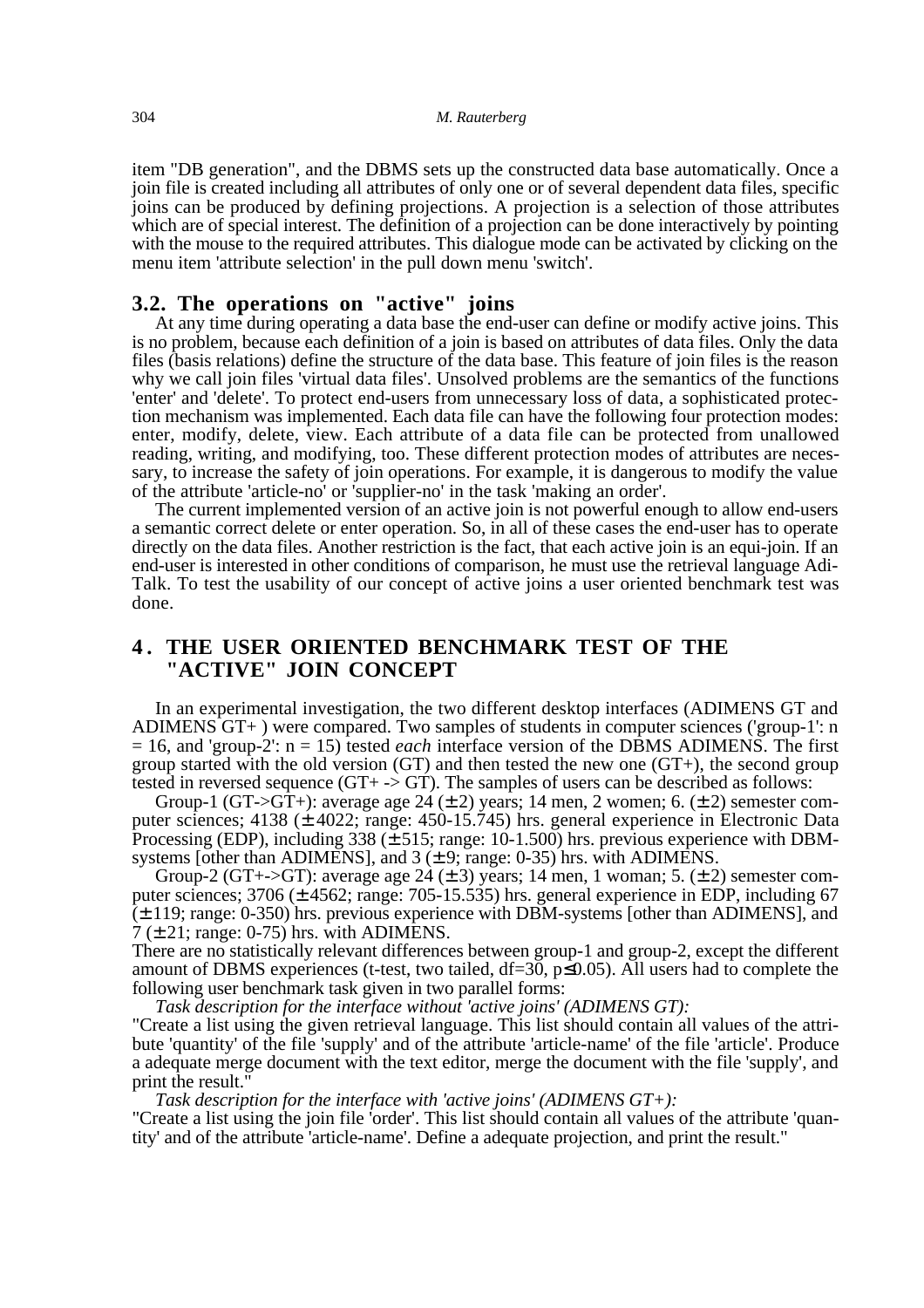The dependent variables were the time consumed ("test processing time" = TPT) and the number of keystrokes used ("number of keystrokes" = NOK) to complete the benchmark task. Each pressing of a key (or a mouse click) and a timestamp belonging to this keystroke was automatically recorded in a logfile. The investigator made sure that each test was completed.

| The results of the dependent variable "test processing time" $= TPT$ . |                        |                        |  |  |
|------------------------------------------------------------------------|------------------------|------------------------|--|--|
| <b>TPT</b>                                                             | User Group-1           | User Group-2           |  |  |
| 1. task                                                                | [GT]: $709 \pm 321$ s  | [GT+]: $282 \pm 186$ s |  |  |
| 2. task                                                                | [GT+]: $209 \pm 169$ s | [GT]: $542 \pm 288$ s  |  |  |

Table 2:

Table 1:

|         | The results of the dependent variable "number of keystrokes" $=$ NOK. |              |                                 |
|---------|-----------------------------------------------------------------------|--------------|---------------------------------|
| NOK     | User Group-1                                                          | User Group-2 |                                 |
| 1. task | [GT]: $154 \pm 38$ keys                                               |              | [GT+]: $25 \pm 20 \text{ keys}$ |

| 2. task                                                                                                        | [GT+]: $32 \pm 19$ keys | [GT]: $145 \pm 54$ keys |  |
|----------------------------------------------------------------------------------------------------------------|-------------------------|-------------------------|--|
|                                                                                                                |                         |                         |  |
| A variance analysis (ANOVA) with the two factors "interface [GT vs. GT+]" ( $F_{1,30} = 49.2$ ,                |                         |                         |  |
| $p \le 0.001$ ), and "sequence [group-1 vs. group-2]" (F <sub>1.30</sub> = 0.43, p $\le 0.516$ ) was computed. |                         |                         |  |
| The main effect of the "interface" is significant (see Table 3, second column). A ANOVA                        |                         |                         |  |
| including the number of keystrokes as a covariate with the same two factors "interface" ( $F_{1,30}$ =         |                         |                         |  |
| .001, $p \le 0.961$ ), and "sequence" ( $F_{1,30} = 0.43$ , $p \le 0.516$ ) was also computed (see Table 3,    |                         |                         |  |
| third column). The significant interaction between the factor "interface" and the factor                       |                         |                         |  |

"sequence" indicates, that the decrease of the test processing time can neither be explained exclusively by learning (F<sub>1,30</sub> = 4.87, p  $\leq$  0.035), nor by the amount of interactivity in combination with learning ( $\widetilde{F_{1,30}} = 3.88$ , p  $\leq 0.059$ ). May be, this significant interaction is a result of the different amount of DBMS experiences between both groups.

Table 3

Results of the two factorial variance analysis with the factor "interface" and the factor "sequence" for the dependent variable "test processing time" (variable TPT). The variable "number of keystrokes" (variable NOK) is used as a covariate in a second variance analysis.

| dependent variable:                             | covariate: |       |      | covariate: |                        |      |
|-------------------------------------------------|------------|-------|------|------------|------------------------|------|
| Test Processing Time (TPT)                      | without    |       |      |            | "number of keystrokes" |      |
| source of variation                             | d t        | F     |      | d t        | F                      |      |
| "interface" $[GT vs GT+]$                       |            | 49.24 | .001 |            | .001                   | .961 |
| "sequence" [group-1 vs group-2]                 |            | .43   | .516 |            | .43                    | .516 |
| "interface" <sup>®</sup> "sequence" interaction |            | 4.87  | .035 |            | 3.88                   | .059 |

The test processing time working with the new interface (GT+; 244 s  $\pm$  178 s) was 39% of the test processing time working with the old interface (GT;  $628 \text{ s} \pm 312 \text{ s}$ ). This decrease of test processing time can be completely explained by the different amount of "interactivity" measured by the variable "number of keystrokes". The users completed the benchmark task with the new GT+ interface much quicker than with the old GT interface (see Table 4).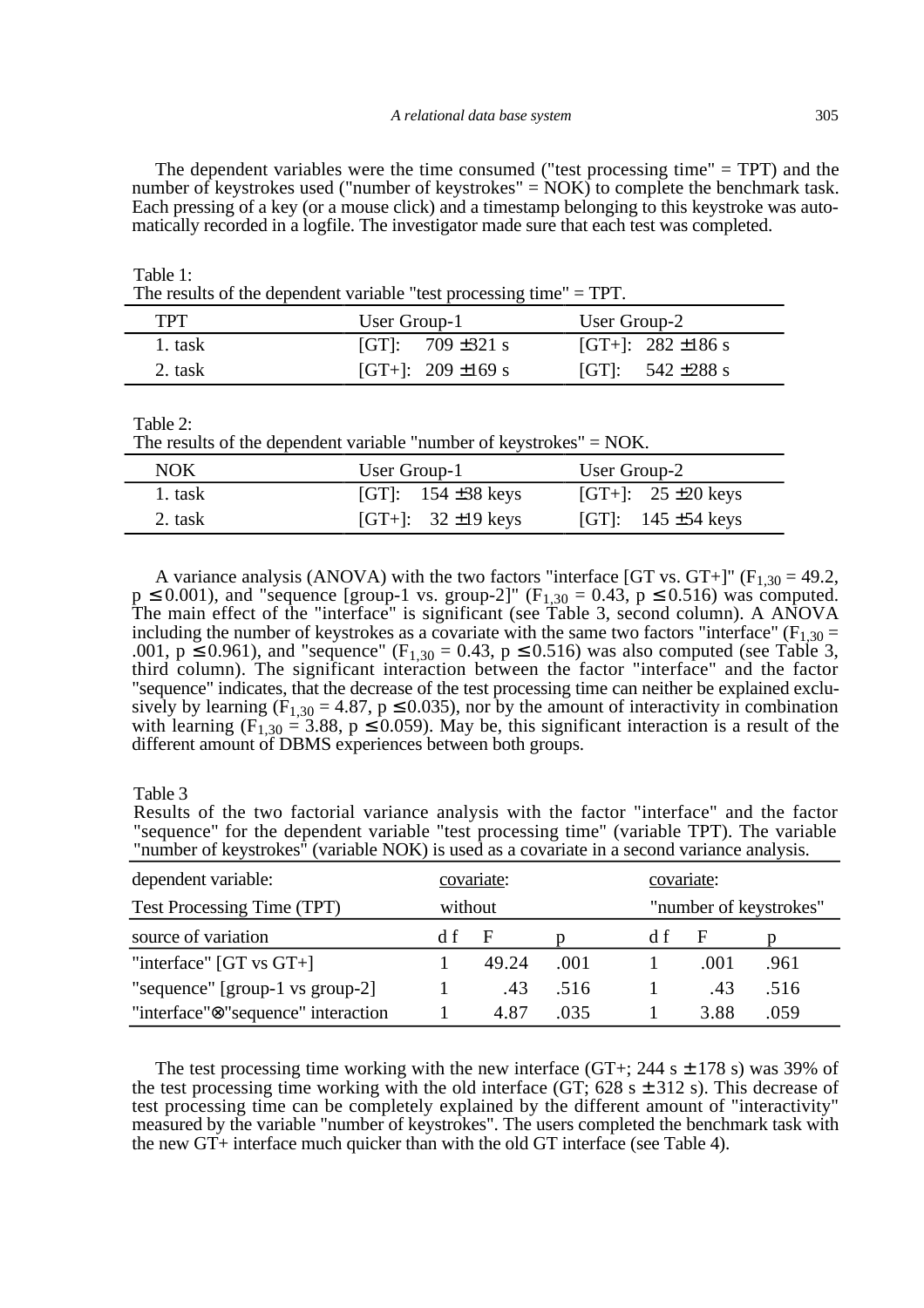Table 4:

The mean of the dependent variable "test processing time" = TPT for the interface GT (without active joins) and GT+ (with active joins).

| TPT         | [GT] interface  | $[GT+]$ interface |
|-------------|-----------------|-------------------|
| global mean | $628 \pm 312$ s | $244 \pm 178$ s   |

# **5 . CONCLUSIONS**

The dominance of technical aspects in conventional interface design led to insufficient usability of DBMS´s by end-users. Taking the user's task oriented view seriously leads to a useful interface concept: the active join [see also 12]. This interface concept was implemented in a relational DBMS, tested with a user oriented benchmark test against the old interface without the active join function. The empirical results show a significant superiority of the interface with the active join concept. Active joins can be implemented with other systems like Oracle-SQL/Forms, too. The superiority of the interface concept of active joins can be explained by the decrease of necessary number of keystrokes to solve the benchmark task. The more keystrokes a user needs to solve a task, the more possibilities the user has to make a mistake. The direct manipulative handling of active joins makes it possible for end-users to define their individual task oriented DBMS interface objects and their task oriented view of the data. There are still some unsolved problems: the task oriented semantic of the join operations 'enter' and 'delete'. Taking the user's view seriously will help solving these problems in the future.

## **6 . REFERENCES**

- 1 G. Schlageter & W. Stucky, Datenbanksysteme Konzepte und Modelle. Teubner 1983.
- 2 E. Ulich, Some aspects of user-oriented dialogue design. North-Holland, (System Design for Human Development and Productivity: Participation and Beyond; Fuchs-Kittowski K., Docherty P., Kolm P. & Mathiassen L., eds.) 1987.
- 3 E. Ulich, M. Rauterberg, T. Moll, T. Greutmann, O. Strohm, Task Orientation and User-Oriented Dialog Design. International Journal of Human Computer Interaction, vol. 3, no. 2,.(1991) 117-144.
- 4 C.J. Date, An introduction to database systems, vol. 1&2. Addison-Wesley 1983.
- 5 M. Rauterberg, MAUS versus FUNKTIONSTASTE: ein empirischer Vergleich einer desktop- mit einer ascii-orientierten Benutzungsoberfläche. Teubner, (Proceedings of "Software-Ergonomie ´89"; Maass S. & Oberquelle H., eds) (1989) 313-323.
- 6 M. Rauterberg, Experimentelle Untersuchungen zur Gestaltung der Benutzungsoberfläche eines relationalen Datenbanksystems. Swiss Federal Institute of Technology - Work and Organizational Psychology Unit, (Reports of the research project "User oriented software development and interface design", no. 3; Spinas P., Rauterberg M., Strohm O., Waeber D. & Ulich E. , eds.) 1990.
- 7 M. Rauterberg, Benutzungsorientierte Benchmark-Tests: eine Methode zur Benutzerbeteiligung bei der Entwicklung von Standardsoftware. Swiss Federal Institute of Technology - Work and Organizational Psychology Unit, (Reports of the research project "User oriented software development and interface design", no. 6; Spinas P., Rauterberg M., Strohm O., Waeber D. & Ulich E. , eds.) 1991.
- 8 F. Emery, Characteristics of Socio-Technical Systems. Tavistock Institute of Human Relations Doc. no. 527 (Belsize Lane, London NW3, UK) 1959.
- 9 P. Spinas, D. Waeber & O. Strohm, Kriterien benutzerorientierter Dialoggestaltung und partizipative Softwareentwicklung - eine Literaturaufarbeitung. Swiss Federal Institute of Technology - Work and Organizational Psychology Unit, (Reports of the research project "User oriented software development and interface design", no. 1, Spinas P., Rauterberg M., Strohm O., Waeber D. & Ulich E. , eds.) 1990.
- 10 E. Ulich, Arbeitspsychologische Konzepte der Aufgabengestaltung. Teubner, (Proceedings of "Software-Ergonomie ´89"; Maass S. & Oberquelle H., eds.) (1989) 51-65.
- 11 DIN 66 234, Bildschirmarbeitsplätze Grundsätze ergonomischer Dialoggestaltung, DIN 66 234, part 8, Beuth 1988.
- 12 M. Rauterberg, From passive to active joins: a task oriented desktop interface conception for a relational DataBaseManagementSystem, (Proceedings of "Intelligent Text and Information Handling" RIAO'91 held in Barcelona, Spain - April 2-5) (1991) 809-821.